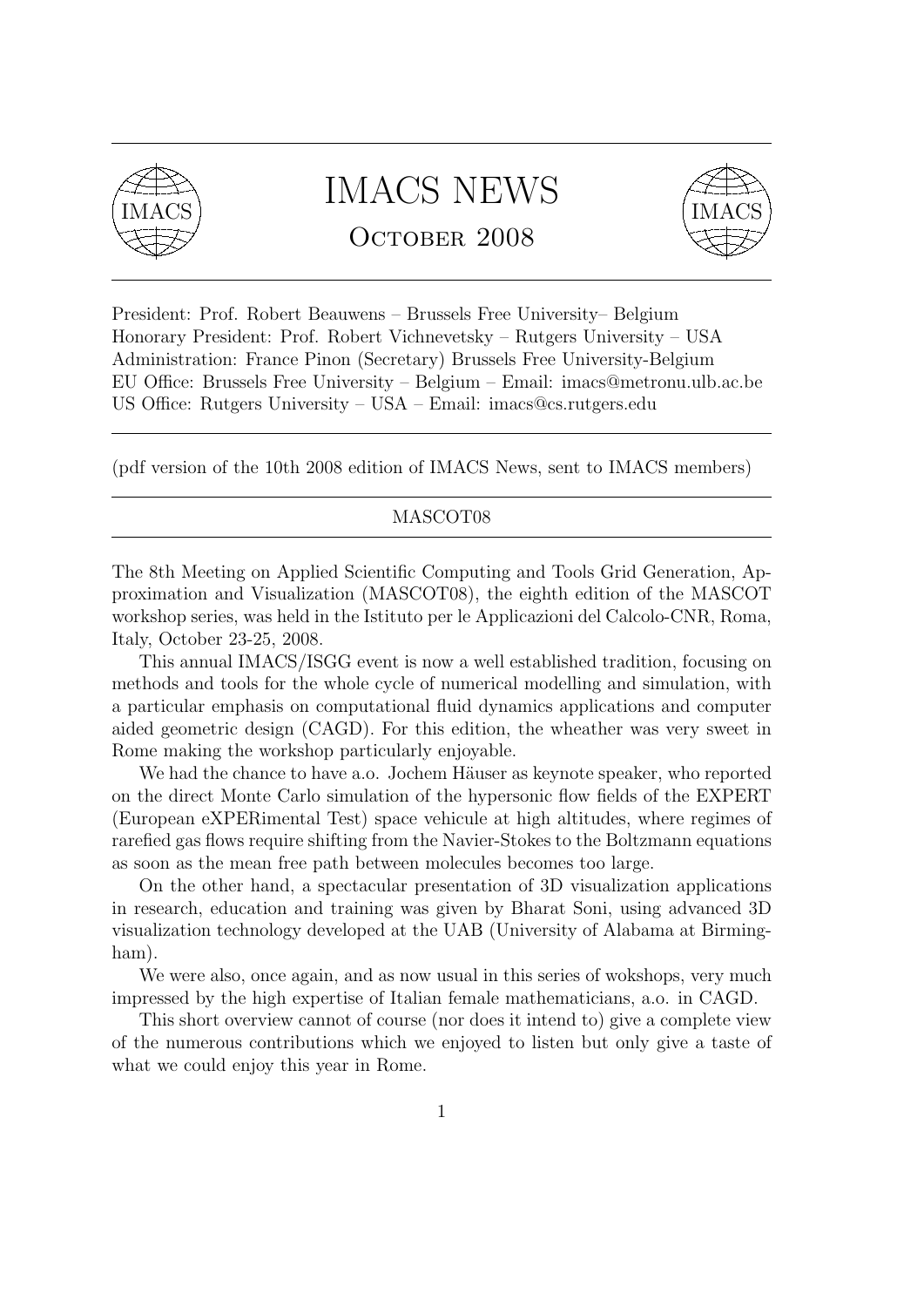We heartily thank Rosa Maria Spitaleri and Francesca Pistella for this nice eighth MASCOT meeting.

#### 18th IMACS WORLD CONGRESS

July 13-17 and August 3-7, 2009

We recall that our next world congress will be held in two parts :

The first part will take place in the South, at Cairns, Australia, organized in cooperation with MSSANZ, the IMACS affiliated Society in Australia and New Zealand: 18th IMACS/MODSIM World Congress, July 13-17, 2009 . It is there that the congress will be opened.

The second part will take place in the North, at the University of Georgia : 18th IMACS World Congress, August 3-7, 2009 , Athens GA, USA It is there that Technical Committee meetings, IMACS Board meetings and IMACS's General Assembly will take place, followed by the closing of the Congress.

General Chair of the Congress : Robert Vichnevetsky Congress Co-Chair : Tony Jakeman Chairs IMACS WORLD CONGRESS/Athens : Robert Beauwens, Thiab Taha Chairs IMACS/MODSIM CONGRESS/Cairns : Bob Anderssen, Roger Braddock

The topics covered are all those of interest to IMACS (see www.imacs-online.org) including, non exclusively, Computational and Applied Mathematics, Numerical Analysis, Modelling and Simulation, Applications in most areas of Science and Engineering, Physics, Fluid Dynamics, Environmental and Biological Sciences.

For proposing a session or submitting a paper, please consult the conference websites: http://www.imacs-modsim-world-congress.org (for IMACS/MODSIM World Congress/ Cairns)

http://www.uga.edu/imacs/( for IMACS World Congress/ Athens )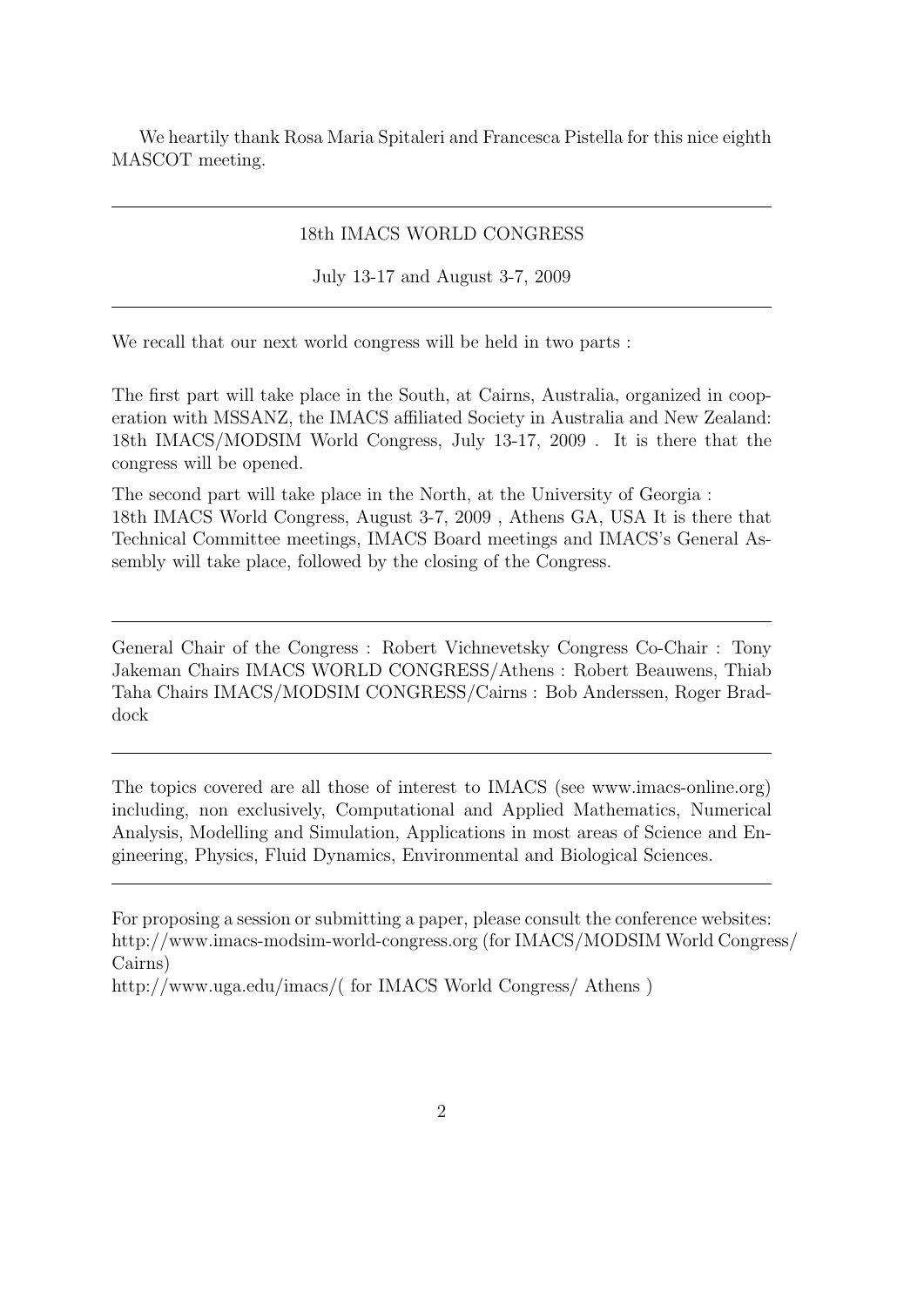### CALENDAR OF EVENTS - NEW ANNOUNCEMENTS SOON COMING EVENTS

Please consult our calendar on our website. New announcements, not yet included in the calendar are added below (as well as possible corrections to the already announced events). We also stress soon coming events.

Date :September 14-18, 2009 Place :Martin-Luther-University Halle-Wittenberg (Germany)

The twelfth Seminar NUMDIFF on the Numerical Solution of Differential and Differential-Algebraic Equations

Topics: The conference is devoted to all numerical aspects of time-dependent differential equations

The Selected papers of NUMDIFF-12 will be published as a special issue of the IMACS Journal Applied Numerical Mathematics (APNUM).

Contact:NUMDIFF-12, c/o Helmut Podhaisky Institute of Mathematics Martin-Luther-University Halle-Wittenberg 06099 Halle (Saale), Germany Web: http://sim.mathematik.uni-halle.de/numdif Phone: +49-345-5524651 Fax: +49-345-5527004

Organizers : B.P. Sommeijer, J.G.Verwer

Date: May 18-22 , 2009 Place : Agadir, Morocco

The International conference on :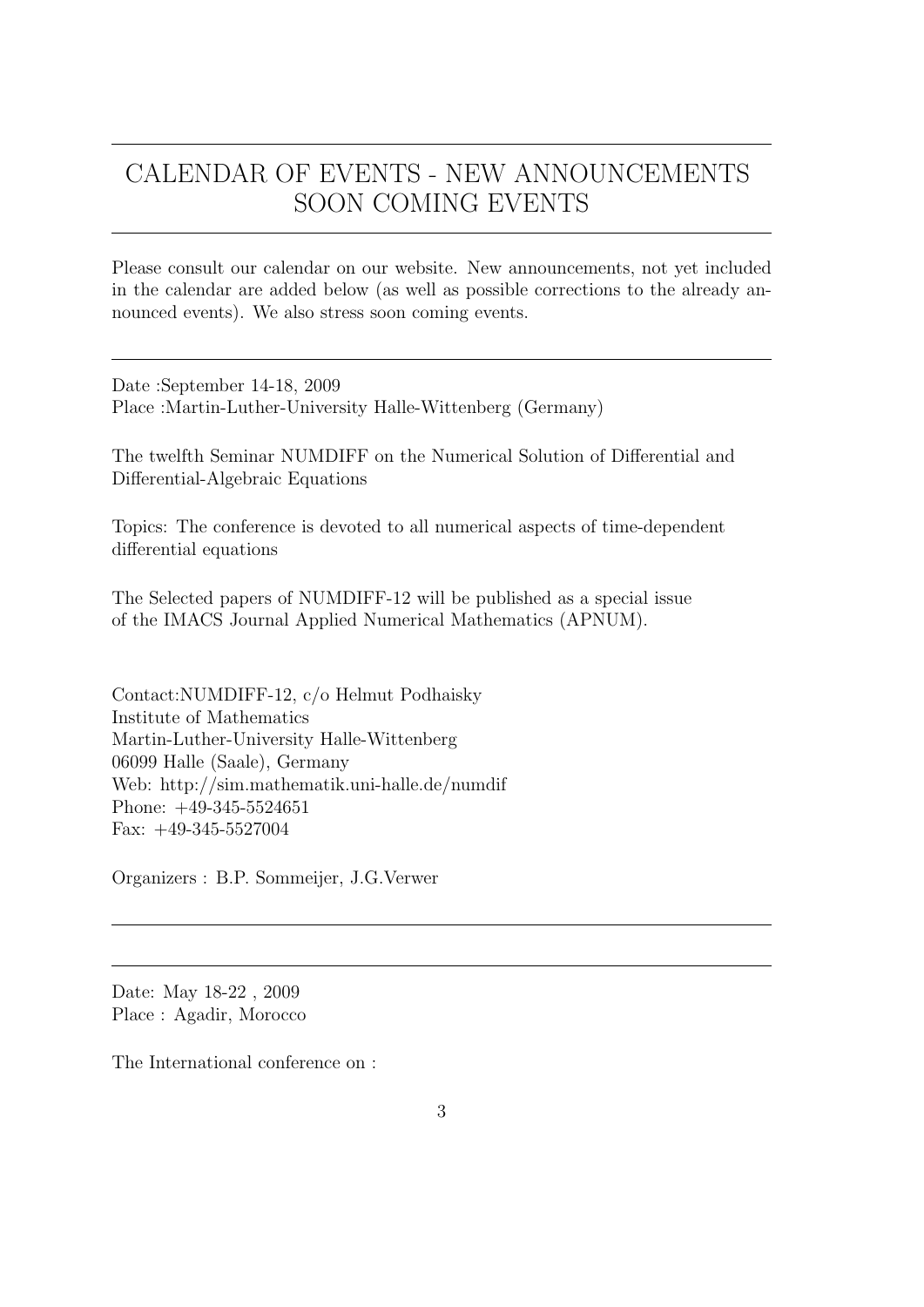"Numerical Analysis and Scientific Computation with Applications" (NASCA)

MAIN TOPICS: Large linear systems and preconditioning, eigenvalue problems. High-performance and parallel computation. Linear algebra and control, model reduction.Multigrid and multilevel methods. Numerical methods for PDEs': Finite element, Finite volume, Meshless methods... Approximation, Radial Basis Functions, Scattered data approximation,Splines Optimisation. Applications: image processing, financial computation, learning machine,...

The selected papers of the conference will be published as a special issue of the IMACS Journal Applied Numerical Mathematics (APNUM)

For more informations, please refer to the web page: http://www-lmpa.univ-littoral.fr/NASCA09/ or contact us at: nasca09@lmpa.univ-littoral.fr

Date: June 22-26, 2009 Place: Roznov pod Radhostem, Czech Republic

The Fourth IMACS Conference

"Mathematical Modelling and Computational Methods in Applied Sciences and Engineering"

Devoted to Owe Axelsson in ocassion of his 75th birthday

Topics of interest include: applications of computational modelling in engineering and science, modelling of multiscale and multiphysics phenomena, progress in discretization methods, efficient solvers, nonlinear problems, large scale computing, parallel algorithm etc.

The conference is organized by the Institute of Geonics AS CR and VSB - TU Ostrava, CR in cooperation with IMACS (International Association for Mathematics and Computers in Simulations)

For more informations, please refer to the web page: http://www.ugn.cas.cz/link/modelling09 or contact us at: modelling@ugn.cas.cz